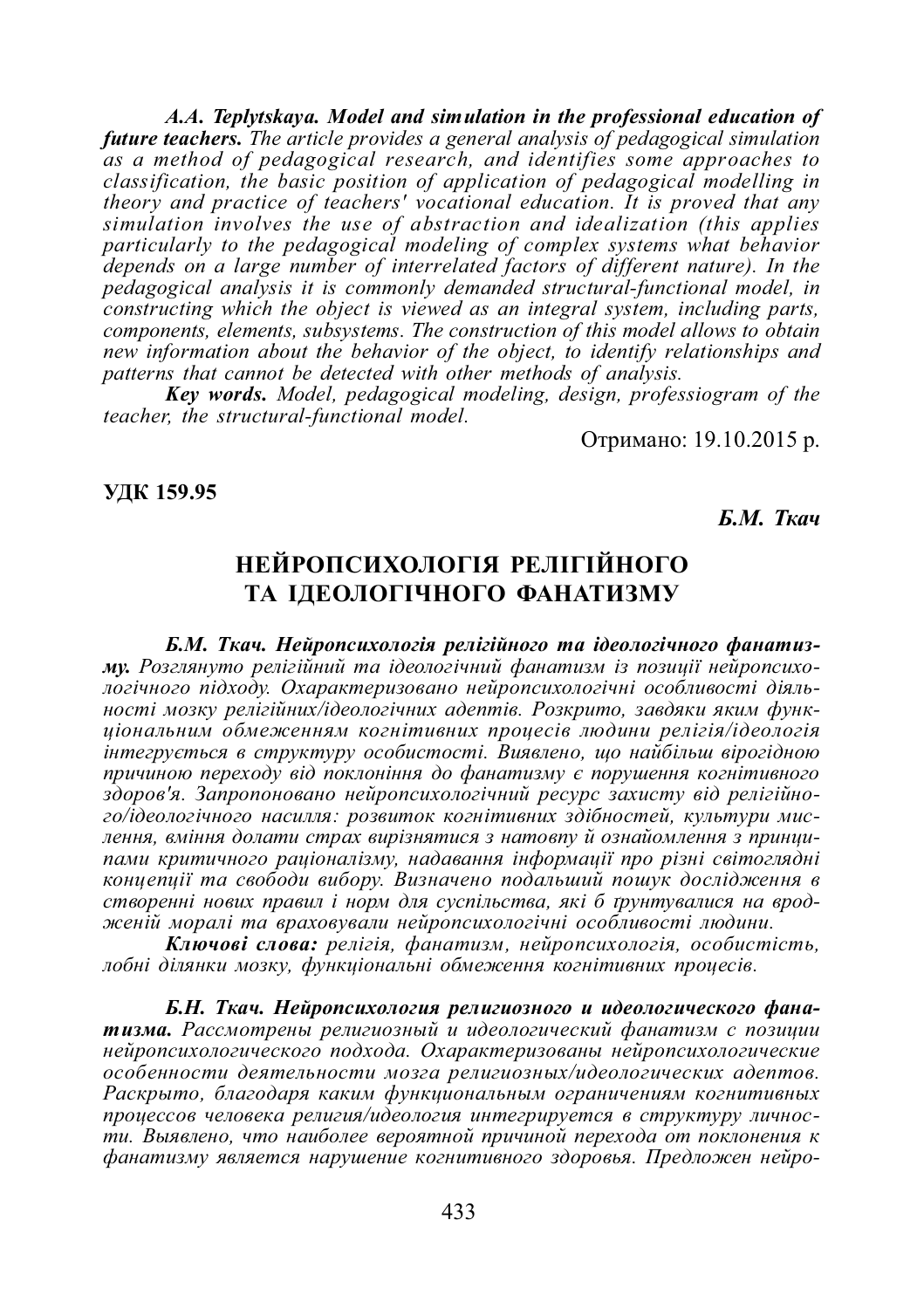психологический ресурс зашиты от религиозного/идеологического насидия: развитие когнитивных способностей, культуры мышления, умения пре-*<del><i>ы*ат развитие из интентитет системативной, извитуре теплиционали пре-</del> **тического рационализма, доступ к разным мировоззренческим концепциям** <del>ии сенеев ридинишний, веспул и ристии инрессерен сении индекционал</del> новых правил и норм для обшества, которые бы основывались на врожден**ной морали и учитывали нейропсихологические особенности человека.** 

 $k$ лючевые слова: религия, фанатизм, нейропсихология, личность, лобные доли мозга, функциональные ограничения когнитивных процессов.

Постановка проблеми. У сучасному суспільстві домінує постмодерністська концепція сприйняття світу, яка, спираючись на агностицизм, ъл<br>прагматизм, еклектизм та анархо-демократизм, i визначає вектор розвитку суспільного життя. Проте великою загрозою для буття людства досі залишається одна з форм девіантної поведінки – фанатизм. Зокрема, найбільш деструктивні за соціально-психологічною значущістю наслідків такі його форми, як релігійний та ідеологічний. Фанатизм як соціальнопсихологічний феномен характеризується відсутністю критичного сприйняття чужих поглядів та переконань і зазвичай поєднується з нетерпимістю. В особистісній позиції фанатиків присутнє беззастережне дотримання релігійних, філософських, політичних, етнічних і т.д. переконань. Особливо вразливими до фанатизму є діти через некритичне сприйняття інформації від старших людей. Незважаючи на активний пошук спеціалістами в різних галузях науки причин та чинників формування фанатизму, до сьотодні серйозного поступу не спостерігається. Тому важливим є виявити нейропсихологічні механізми формування фанатизму, а також визначити підходи пошуку нейропсихологічних механізмів резистентності до цього деструктивного соціально-психологічного феномену. А тому необхідно розглянути нейропсихологічні особливості людей, які перебувають під •<br>впливом релігійного світогляду, та нейропсихологічні механізми формування фанатизму. Автор переконаний, що нейропсихологічна складова анные тентаров.<br>вивчення дасть більше розуміння суті формування фанатизму.

Аналіз останніх досліджень та публікацій. Аналіз фахової літератури показав наявність великої кількість праць, присвячених релігії/ідеології уъти фанатизму з позиції психоаналізу та філософії, в яких описуються етапи формування фанатизму. Зазначається, що за змістом він різний, а за формою  $-$ ідентичний і виступає деструктивним соціально-психологічним явищем [4; 5]. Проте в працях не дається відповіді на питання, чому, перебуваючи під однаковим впливом релігії/ідеології, одні індивіди стають девіантними (фанатиками), а інші – залишаються прихильниками, толерантними до інших.

Значна кількість праць із теологічним ухилом зазначає, що релігія має позитивне значення для суспільства, адже дозволяє жорстко контролювати людську свідомість, волю, почуття і, зокрема, вроджену схильність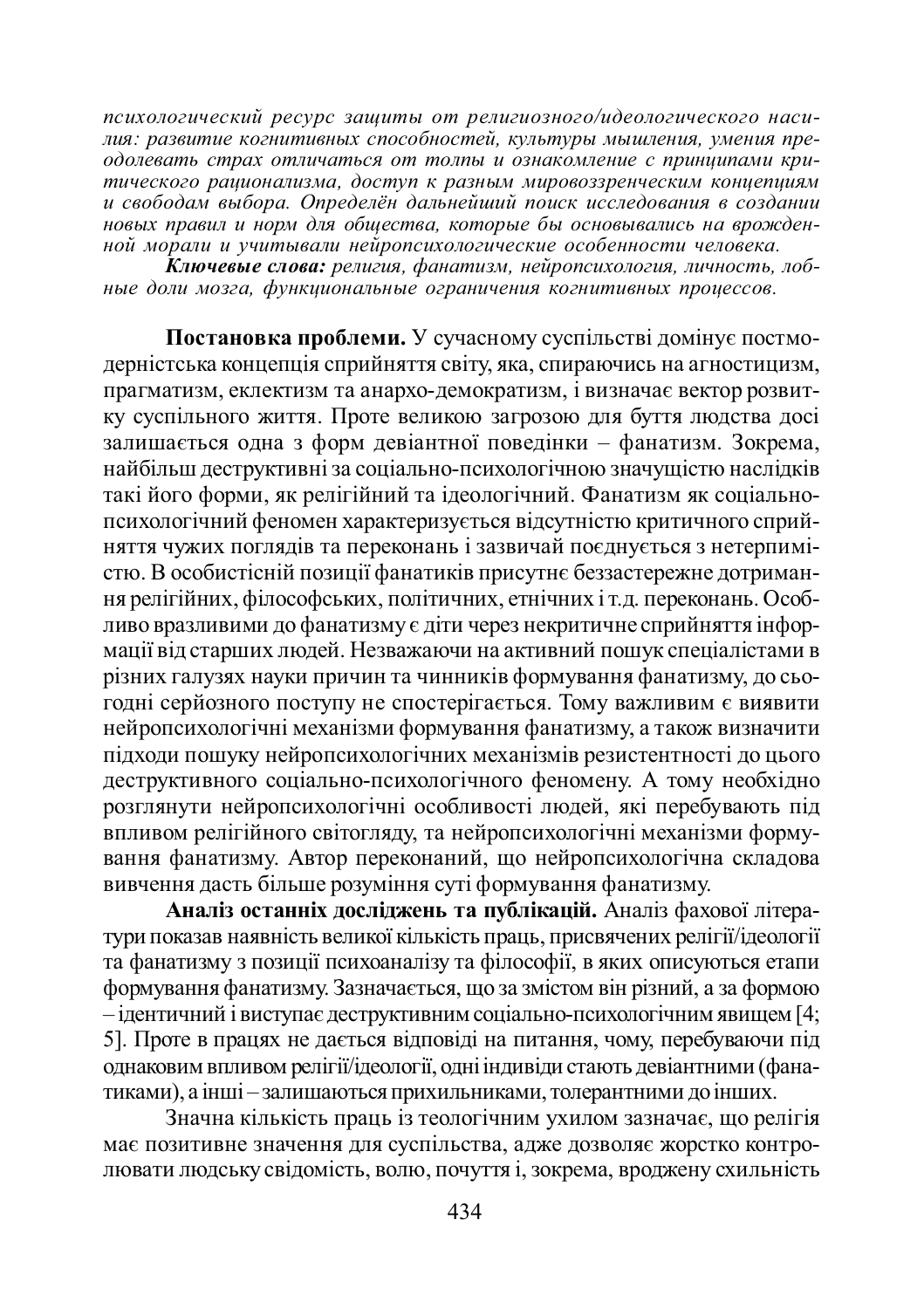людини до деструкції та насилля, які людина застосовує задля підвищення свого соціального становища в соціумі.

У психіатричній літературі описано деструктивні зміни особистості під впливом релігійної/ідеологічної общини, а також індивідуально-психологічні особливості та рівень інтелекту людей, які найбільш вразливі до впливу.

Цікавим є нейропсихологічне дослідження 2009 р. "Когнітивні та мозкові основи релігійного вірування" групи науковців (Дімітріос Капоґіанніс (Dimitrios Kapogiannis), Арон К. Барбі (Aron K. Barbey), Майкл Су (Michael Su), Джованна Замбоні (Giovanna Zamboni), Френк Крюгер (Frank Krueger) та Джордан Графман (Jordan Grafman)), у якому за допомогою магнітнорезонансної томографії та різних тверджень релігійного характеру у 40 дослɿɞɠɭɜɚɧɢɯɩɪɟɞɫɬɚɜɧɢɤɿɜɪɿɡɧɢɯɪɟɥɿɝɿɣɩɪɨɜɨɞɢɜɫɹɩɨɲɭɤɫɩɟɰɿɚɥɿɡɨɜɚɧɨʀ ділянки мозку. У результаті дослідження було зроблено висновок, що релігійне вірування інтегроване в систему соціальної взаємодії і немає особливої ділянки мозку, яка б відповідала за релігійні переконання [12].

Зустрічаються фундаментальні праці сучасних нейропсихологівмислителів (М. Альпер (М. Alper), М. Борегард (М. Beauregard), Е. Ґолдберг (E. Goldberg), Д. О'Лірі (D. O'Leary), М.А. Персінгер (М.А. Persinger), А. Томпсон (A. Tompson)), які розглядають релігію як побічний ефект еволюції та як складну систему, що паразитує на вроджених патернах поведінки та особливостях когнітивної сфери людини, а також зазначають, що наявний релігійний/ідеологічний терор не сприяє гармонійному розвитку та самоактуалізації особистості  $[2, 4, 10, 17]$ .

Незважаючи на останнє десятиліття активного вивчення нейропсихологією мозкової діяльності людини в різних сферах, недостатнім є вивчення нейропсихологічних особливостей когнітивних та мисленнєвих процесів у релігійних/ідеологічних адептів.

Ъиділення не вирішених раніше частин загальної проблеми. У працях, присвячених фанатизму для пояснення причин його виникнення, не приділено належної уваги нейропсихологічним механізмам, а також не розкрито способи, як можна нівелювати негативний вплив і повернути июдей з деструктивного способу життя до конструктивного. Невирішеною є проблема розуміння феномену переходу релігійних/ідеологічних переконань у фанатизм – девіантну поведінку.

**Метою цієї статті** є намагання, застосувавши нейропсихологічний підхід, виявити нейропсихологічні механізми, які в сучасних реаліях призводять до фанатизму, а також виявити нейропсихологічні ресурси для формування резистентності до фанатизму.

Завданнями статті є розглянути форми фанатизму в сучасних реаліях; проаналізувати, через які нейропсихологічні механізми релігія/ідеологія захоплює особистість; дати конструктивне пояснення, чому і як відбу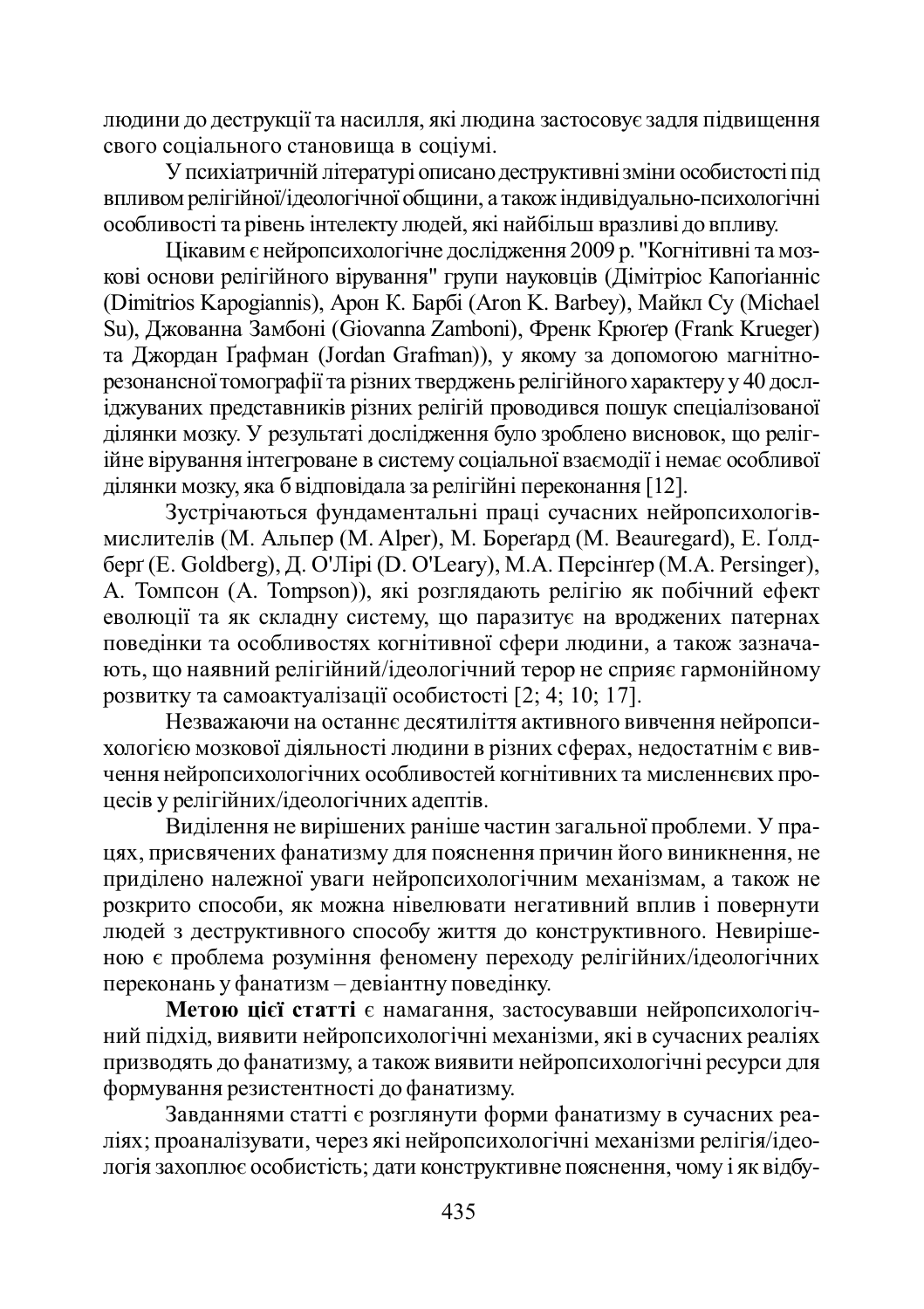вається перехід від релігійних/ідеологічних переконань до фанатизму; виявити, які саме нейропсихологічні ресурси можуть бути застосовані для профілактики фанатизму; з'ясувати, яка природа людської моралі; визначити подальші перспективи дослідження.

Виклад основного матеріалу дослідження. Наука спирається на критичний раціоналізм, а це визначає толерантне ставлення до релігійних та ідеологічних міфів і догм: відсутність доказів не є доказом відсутності чогось. Тому в статті, шоб не ображати релігійні, ілеологічні, філософські, політичні, етнічні почуття як власні, так і інших людей, релігія/ідеологія розглядатиметься "як така", а не "як конкретна". Для цього буде застосо-•<br>вано формальні правила традиційної логіки, що дозволяє оперувати поняттями та взаємозв'язками відірвано від змістовних правил. На перший погляд це може виглядати як присутність неповноцінного мислення, проте всі різновиди фанатизму незалежно від свого змісту мають однакову природу. Тому таке абстрагування від змісту конкретних деструктивних релігій/  $\overline{i}$ деологій аж ніяк не вплине на розгляд нейропсихологічних механізмів фанатизму. Також при розгляді не береться до уваги трансцендентний (містичний) досвід, який людина може здобути в межах релігійної практики. У cтатті буде йтись не про еволюційну біологію, а про нейропсихологічні основи виникнення релігійних вірувань та трансформацію їх у фанатизм.

Уперше в літературу термін "фанатизм" ввів французький католицький єпископ, богослов, педагог і проповідник при дворі Людовика XIV, Жак Бенінь Боссюе (1627-1704). Як прихильник абсолютної монархії, він вважав фанатиками протестантів, оскільки вони були переконані, що їхня віра залежить від Бога, а не від встановлених церковних канонів та правил. Цікавим є те, що Ж.Б. Боссюе не вважав фанатиками людей, які в ніч на 24 серпня 1572 р. (день святого апостола Варфоломія) жорстоко повбивали своїх співгромадян лише через те, що вони не відвідували меси разом з ними.

"Фанатизм" (лат. Fanaticus, фр. Fanatisme) перекладається як "несамовитий, одержимий" у значенні сліпого, беззастережного дотримання певних релігійних, філософських, національних чи політичних переконань. Також йому притаманна нетерпимість до інших та відсутність критичного сприйняття будь-чого світоглядно іншого.

У сучасному світі фанатизм найчастіше виникає в таких сферах, як релігія, політика, спорт та музика.

Фанатизм є девіантним, на відміну від поклоніння, хоча в обох випадках є всепоглинальний інтерес, захоплення та жертовність до певної справи, ідеї чи особистості. Фанатик порушує ціннісно-нормативні стандарти та норми суспільства, тоді як шанувальник їх дотримується.

Варто диференціювати чудернацьку поведінку не психіатричного характеру від фанатизму. Таких осіб у народі називають диваками, адже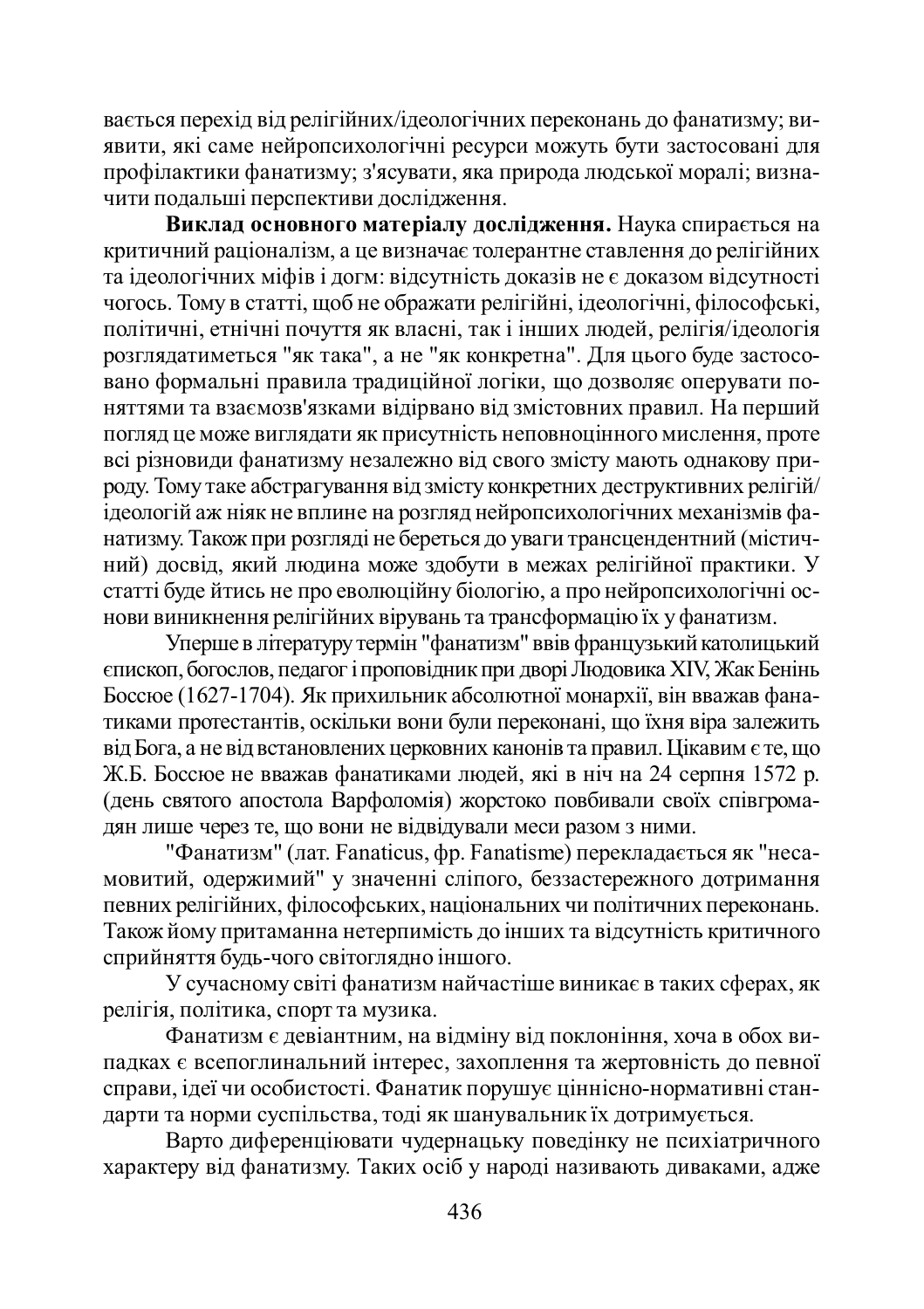їхні зазвичай нешкідливі й безпечні для суспільства захоплення, спосіб життя та світорозуміння дуже відрізняються від буття пересічних людей. Тоді як для фанатика об'єкт поклоніння вважається нормальним, а для оточення йхня поведінка виглядає ненормальною через надмірну одержимість.

Загальними ознаками фанатизму в людини є поява стереотипу підпорядкування власних інтересів і прагнень інтересам референтної групи (конфесії, партії, команди, музичного гурту), надання активної підтримки адептам та кумиру, нездатність критично оцінювати дії та висловлювання кумира/ ідола й нездатність усвідомити відхилення у власній поведінці. Руйнація сімей і дружніх взаємин, кардинальна зміна способу життя є деструктивними чинниками для суспільства загалом [15]. Коли людина не може вирішити проблему в науковому світогляді, вона звертається до філософського, а згодом до релігійного та міфологічного світоглядів.

Розглянемо, що саме призводить до деструктивних змін в особистості. Адже практично будь-яка особистість в умовах релігійного/ідеологічного терору (масовий груповий тиск, інформаційний вплив, маніпулювання базовими людськими потребами) здатна до формування девіантної поведінки – фанатизму.

Р. Дж. Ліфтон (R.J. Lifton) виокремив вісім складових у релігійній групі, які призводять до деструктивних змін особистості: 1) контроль оточення – чітке структурування оточення, в якому контролюється спілкування та доступ до інформації; 2) містичне маніпулювання – природні чи штучно створені явища подаються як надзвичайні події; 3) вимога чистоти – чіткий поділ на "своїх" і "чужих", на "добре" й "погане"; 4) культ сповіді – стирання межі між особистим простором і групою, формування почуття сорому, провини, неповноцінності; 5) "святість науки" – проголошення власних догм абсолютним знанням; 6) власний діалект – створення спеціального власного категоріального апарату для внутрішньо групового спілкування та для унеможливлення самостійного критичного мислення; 7) надцінність доктрини – змістовий вміст доктрини більш істинний і реалістичний, ніж індивідуальний досвід особистості; 8) розподіл існуɜɚɧɧɹ – ɱɥɟɧɢɫɜɨɽʀɝɪɭɩɢɦɚɸɬɶɩɪɚɜɨɧɚɿɫɧɭɜɚɧɧɹ, ɚɿɧɲɿ – ɧɿ [15].

Через те, що дизайн релігії побудовано на тривожному ефекті та елементах деструктивізму, особистість у культі переживає не власний досвід, а груповий, відповідальність переноситься з себе на групу [2; 7; 17].

Перш ніж перейти до нейропсихологічних механізмів, варто представити, які саме психологічні зміни відбуваються в особистості під впливом деструктивної релігії/ідеології. На нашу думку, В.Д. Менділевич дуже вдало згрупував їх у вісім блоків психологічних феноменів: 1) зміни свідомості та самосвідомості – порушення самосвідомості та ідентичності особистості; 2) афективні феномени-розлади – психопатологічні емоційні ста-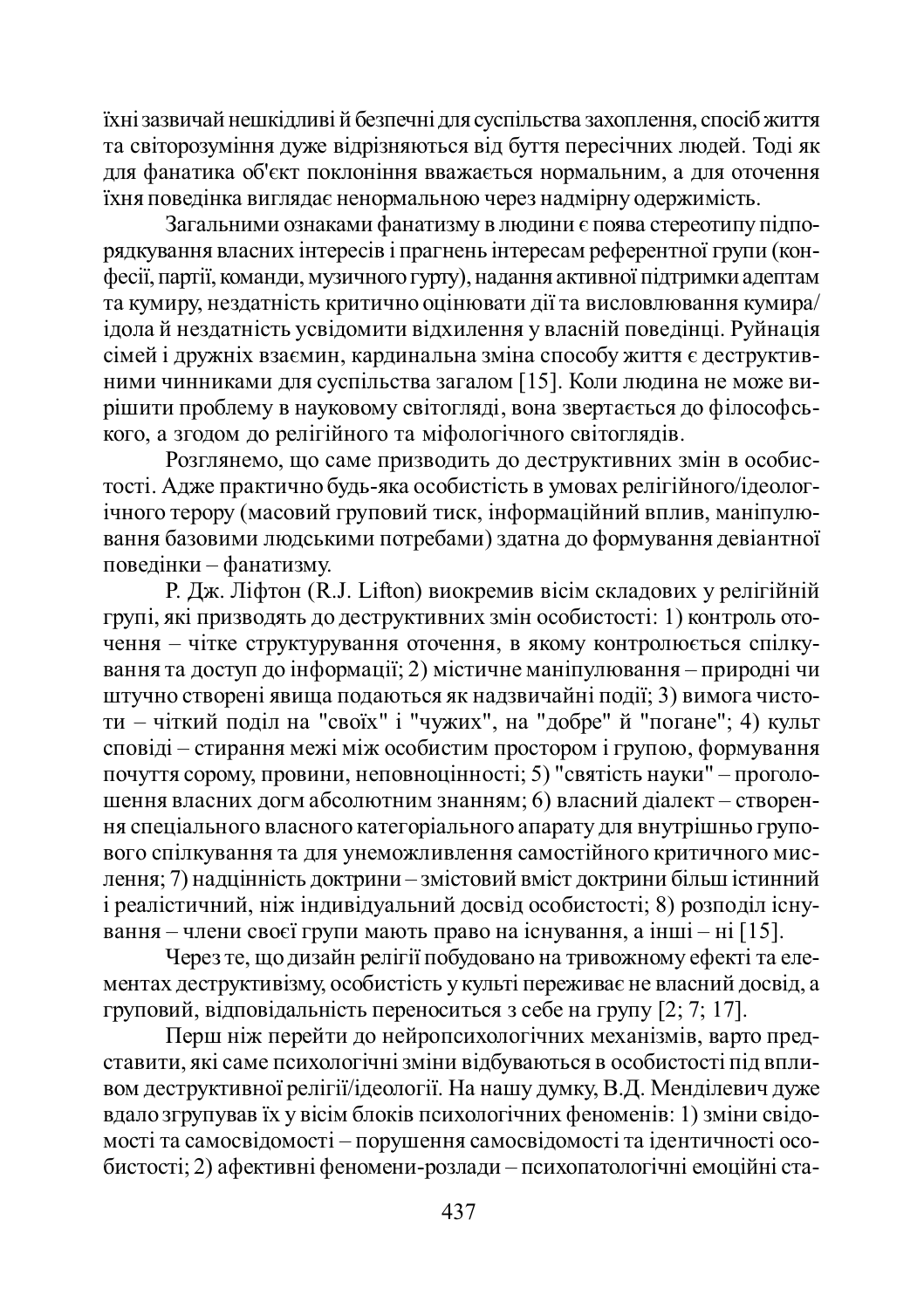ни/переживання в межах посттравматичного стресового розладу: депресія, панічні атаки, нав'язливі спогади, нав'язливі сновидіння і т.д.; 3) інверсії рухово-вольової сфери – зниження вольової активності (апатія), здатності ы<br>контролювати свою діяльність, втрата спонтанності та природності в поведінці; 4) патологічна залежність – формування психологічної залежності від групи, втрата здатності бути відповідальним за що-небудь і автономності в прийнятті рішень; 5) регресія особистості – зупинка інтелектуального, когнітивного, емоційного, морального розвитку, що супроводжується розвитком психічного інфантилізму; 6) перцептивні феномени – ілюзії, <del>Талюцинації, порушення схеми тіла, розлади сприйняття часу; 7) мисленнєві</del> аномалії – поява "афективної" логіки, втрата критичності, схильність до утворення надцінних та маячних ідей; 8) комунікативні девіації – замкнутість, ъідчуженість, аутизація, складність із встановленням довірливих стосунків, втрата емпатії та навичок соціального спілкування [15, 146-147].

Отже, з позиції сучасних нейронаук читання, письмо, музику можна розглядати як побічні феномени еволюції, адже вони належать не до rенетичного, а до епігенетичного рівня передачі інформації. Нам добре відомо, що такі складні форми мозкової діяльності набуваються людиною в процесі розвитку та в певному культурному контексті. Адже не існує центру (модуля) письма, читання, музики в мозку [13; 14; 18]. Це ж стосується й релігійного світогляду. Це побічний продукт щоденних соціальних штампів, штучна здатність уявляти надумані соціальні світи, людська концепція світобачення з певними модифікаціями [4].

Адже віра існує в підсвідомості в усіх. Вона як різновид позитивного очікування, як бажана модель майбутнього, як незавершений гештальт.

Основою цього феномену є вроджені та набуті обмеження когнітивних здібностей, зокрема схильність до телеологічних помилок, базові людські потреби, вроджені штампи сприйняття (цілісність та структурованість), дуалізм мислення, уява, теорія розуму іншого, некритичність мислення, абстрактне мислення.

Схильність до телеологічних помилок – казуальне мислення. Людський розум був адаптований природнім відбором до цілеспрямованої поведінки, і всі процеси, явища, предмети в світі мають доцільність. Світ кииось створений і для чогось – креаціонізм. Ми настільки занурюємося в цей розумовий процес, що він визначає наше сприйняття реальності або здебільшого перешкоджає неупередженому сприйняттю [3].

У нас у мозку є штампи з нашого філогенетичного минулого. Базові людські потреби залишаються тими самими, а форма їх задоволення змінюється. Наприклад, потреба у вуглеводах раніше задовольнялася фруктами, а зараз може задовольнятись цукерками; механізм прив'язаності потреба в сімейній/груповій приналежності – може задовольнятися сек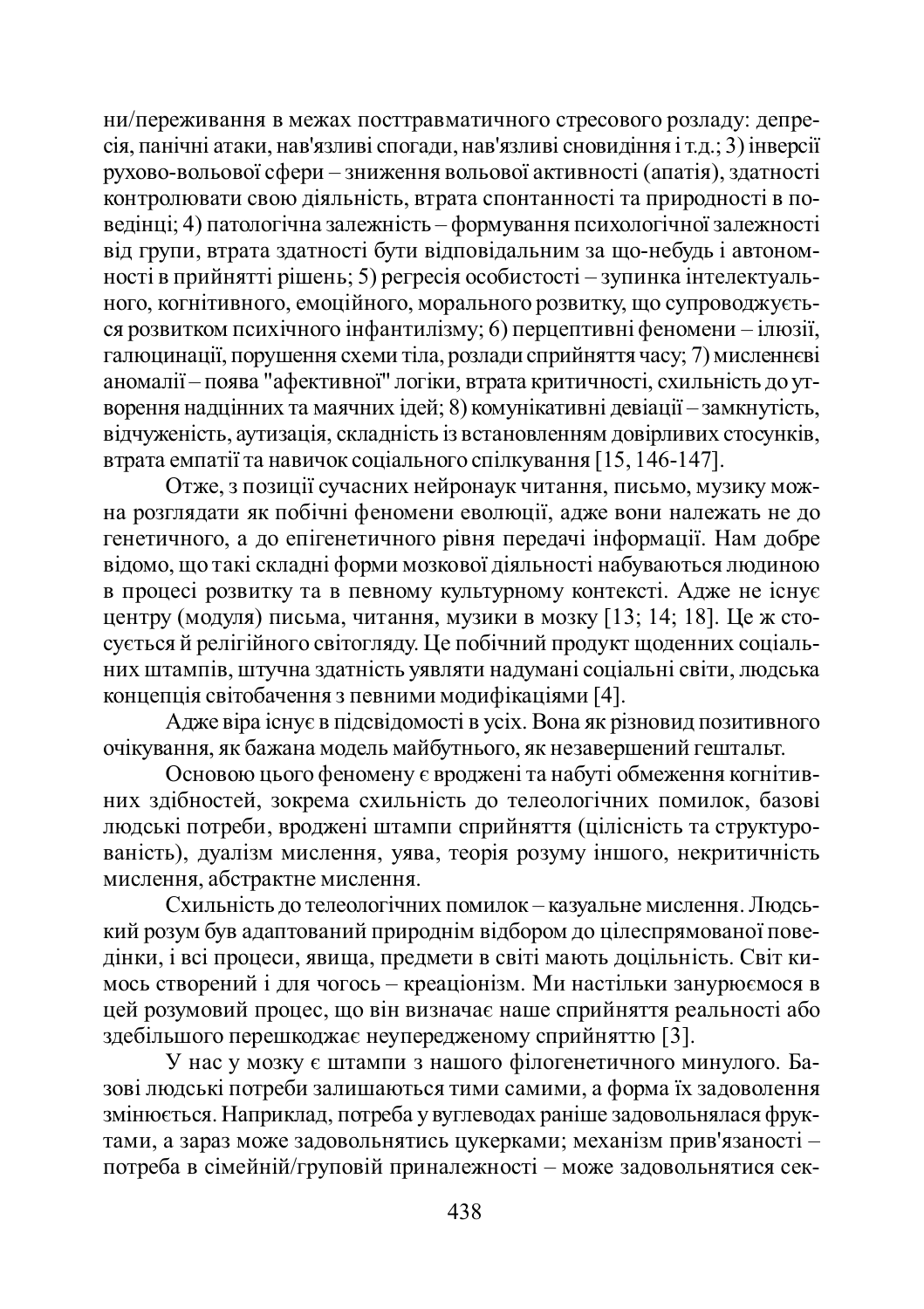тою (сімейні звертання: отці, матері, брати, сестри); нездоланні труднощі –  $i$  людина звертаєтеся до небесного покровителя  $i$ т.д. [8; 16].

Вроджені штампи сприйняття. Для сприйняття характерна єдність цілого й частин, аналізу й синтезу. Це все характеризує його як цілісність і структурність, які Осгуд згрупував у фактор близькості, фактор продовження та фактор замкнутості. Те саме відбувається з доктринами про світ i мiсце людини в ньому. Ми самi добудовуємо цiлiсну картину свiту при вілсутності елементів. На цьому грунтується каузальна атрибуція, інтуїтивне мислення, проективні методики (незавершені фігури, фрази) [13; 14].

Діти швидко стають дуалістами, легко відрізняють живе від неживого, легко відділяють розум від тіла. Наприклад, дитина в п'ятимісячному віці здивується, коли перед нею буде скакати щось неживе (коробка), і не здивується, коли буде скакати якась жива істота. У трирічному віці присутня думка, що розум і тіло – це окремі субстанції, які існують незалежно одна від одної. У віці чотирьох років через наявність галюцинацій (вікова особливість легкої проекції уявних образів у простір) присутні вигадані друзі, покровителі, вороги і т.д. Усе це є основою для міфодизайну. Зрозуміло, чому виникає посттравматичний стан у дітей після ознайомлення з концепијею пекла. Адже для дитини пекельні муки мають не метафоричний характер, як для дорослого, а це реальні образи, що виникають в уяві [3; 8].

У цьому ж віці людина оволодіває здатністю створювати теорію розуму іншого, здатна співпереживати й сприймати досвід/переконання іншого як власний.

Дитяча довірливість – некритичність мислення. Дитина автоматично запрограмована на контекстно незалежну стратегію прийняття рішення і нагромадження знання від авторитетних старших людей. Через ці вікові особливості діти надзвичайно вразливі до релігійного/ідеологічного насилля, коли штучно обмежується доступ до різних світоглядних концепцій.

Абстрактне мислення дозволяє перенестися в часі, просторі й змоделювати будь-які події та явища, скласти теорію розуму як реального, так і уявного співрозмовника. Ми можемо уявити спілкування з особою, яка далеко від нас, з особою, якої вже немає, або з особою, якої ми ще не зустрічали в житті [4; 8].

Мотивоване мислення і прискіплива система підтвердження, яка сприймає лише те, що збігається з нашими поглядами. Тобто люди сприймають лише те, що їм подобається [7].

Щоб викликати довіру до догм, застосовується складносфальсифікована інформація, факти, які пересічна людина не може спростувати чи підтвердити. Зокрема, антифізичні (одночасно і окрема особистість, і присутній скрізь), антибіологічні (непорочне зачаття), антипсихологічні (наші  $\overline{a}$ умки відомі, але треба молитися, щоб їх було почуто) та маніпулювання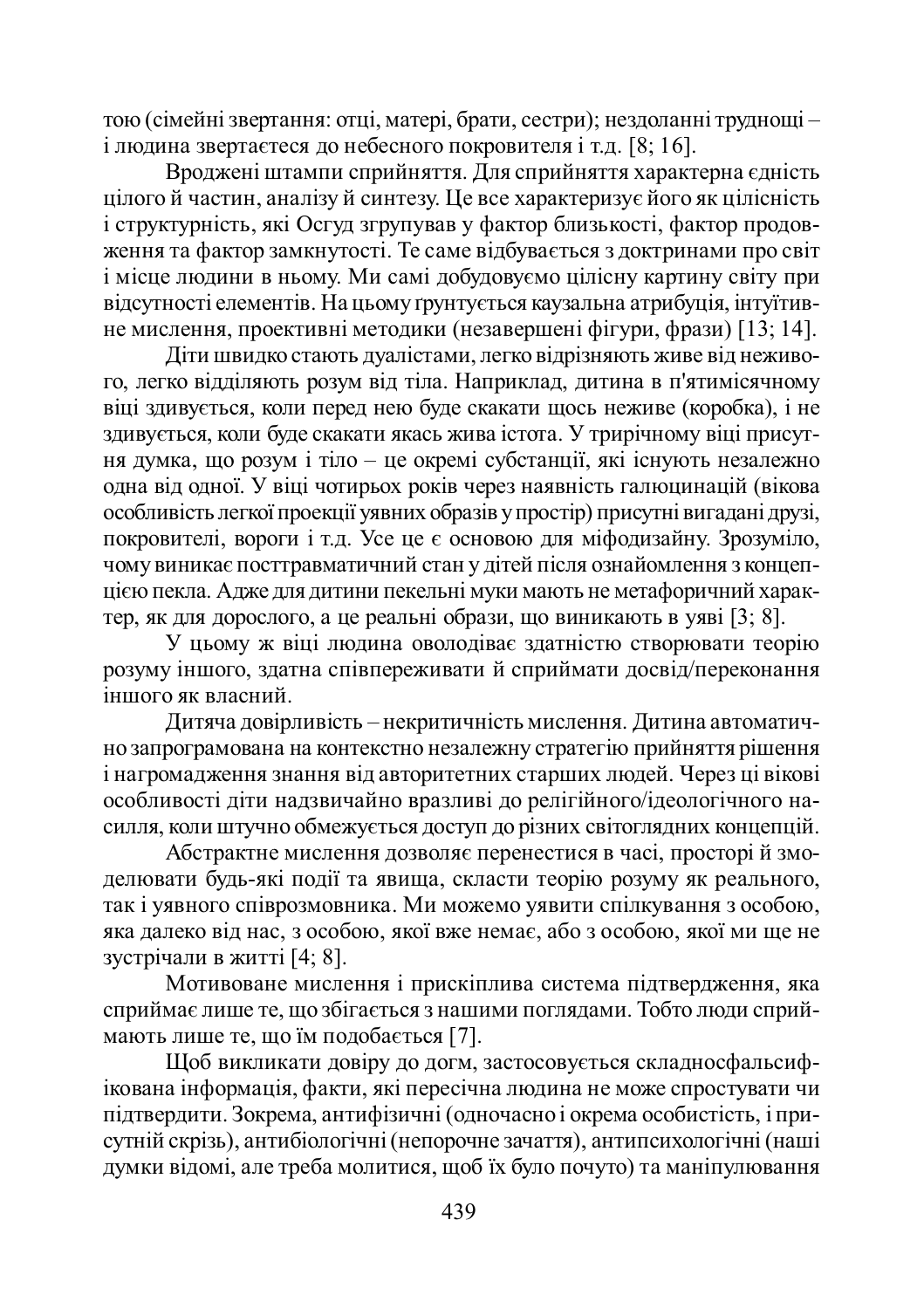первородний гріх). Спочатку виникає сумнів, але домінування конформiзму в групi робить свою справу [17].

Релігійні ритуали пов'язані із загрозою і викликають тривожність. Введена в такий стан людина втрачає критичність мислення. Тоді їй дається необхідна інформаційна структура про "очищення" та "порятунок", а доктринізація викликає почуття спокою, прихистку й упевненості, завдяки чому в людини з'являється очікувана для маніпулятора поведінка [4]. Під страхом "небесної кари" людина здатна виконати навіть те, що вважає аморальним.

Експлуатується почуття романтичної любові, взаємності, альтруїзму, емпатії.

Раніше релігія здавалась чимось цілим, на перший погляд, що викликає релігійну сентиментальність чи одержимість. Дослідження Д. Капотіанніса та співавторів спростувало цю думку. Досліджуваним представникам різних релігій піл час магнітно-резонансного сканування мозку зачитували твердження, які стосувалися передбачуваної участі Бога в світі. передбачуваних емоцій Бога щодо дій індивіда та доктринального рівня спілкування з Богом. За цим посиланням можна ознайомитися з візуалізацією тих ділянок, які активізувалися: www.pnas.org/content/106/12/ 4876.full. Було виявлено три ділянки релігійного вірування, і всі вони знаходяться в межах нейронних мереж, причетних до обробки теорії розуму іншого, абстрактного мислення, семантики й символів [12]. Тобто всі ті нейронні мережі, що обробляють інформацію соціальної взаємодії.

Власне спостереження, опитування та застосування замаскованих під гру нейропсихологічних проб та проективних методик до осіб, що займають проміжне місце між відданими шанувальниками і особами з легкими проявами фанатизму до певних релігій та захоплень, показали, що цим особам притаманні: екстернальний локус-контроль, невміння самостійно вирішувати життєві проблеми, невміння дотримуватися поставленої мети, підвищена навіюваність, наслідування і водночас яскраво виражена "реакція уникнення" при представленні відмінної для них світогтядної системи, знижене прагнення пізнавати світ і себе, інколи навіть байдужість, характерна інертність, при подоланні якої виникала інерційність у діяльності та узалежнення від неї (фінансові піраміди, мережевий марке-•<br>ТИНГ, ТОВАРИСТВА). У значної частини цих людей в анамнезі зустрічалися черепно-мозкові та пологові травми.

Усе це дуже нагадує мінімальні прояви дисфункції префронтальної кори, а саме дорсолатеральної ділянки. Можна зробити припущення, що порушення когнітивного здоров'я є причиною переходу до екстремальної форми вірування – фанатизму.

На думку провідних науковців сучасності Р.Д. Александера (R.D. Alexander), М. Борегарда (М. Beauregard), Р.Б. Кеттелла (R.B. Cattell), Д.К.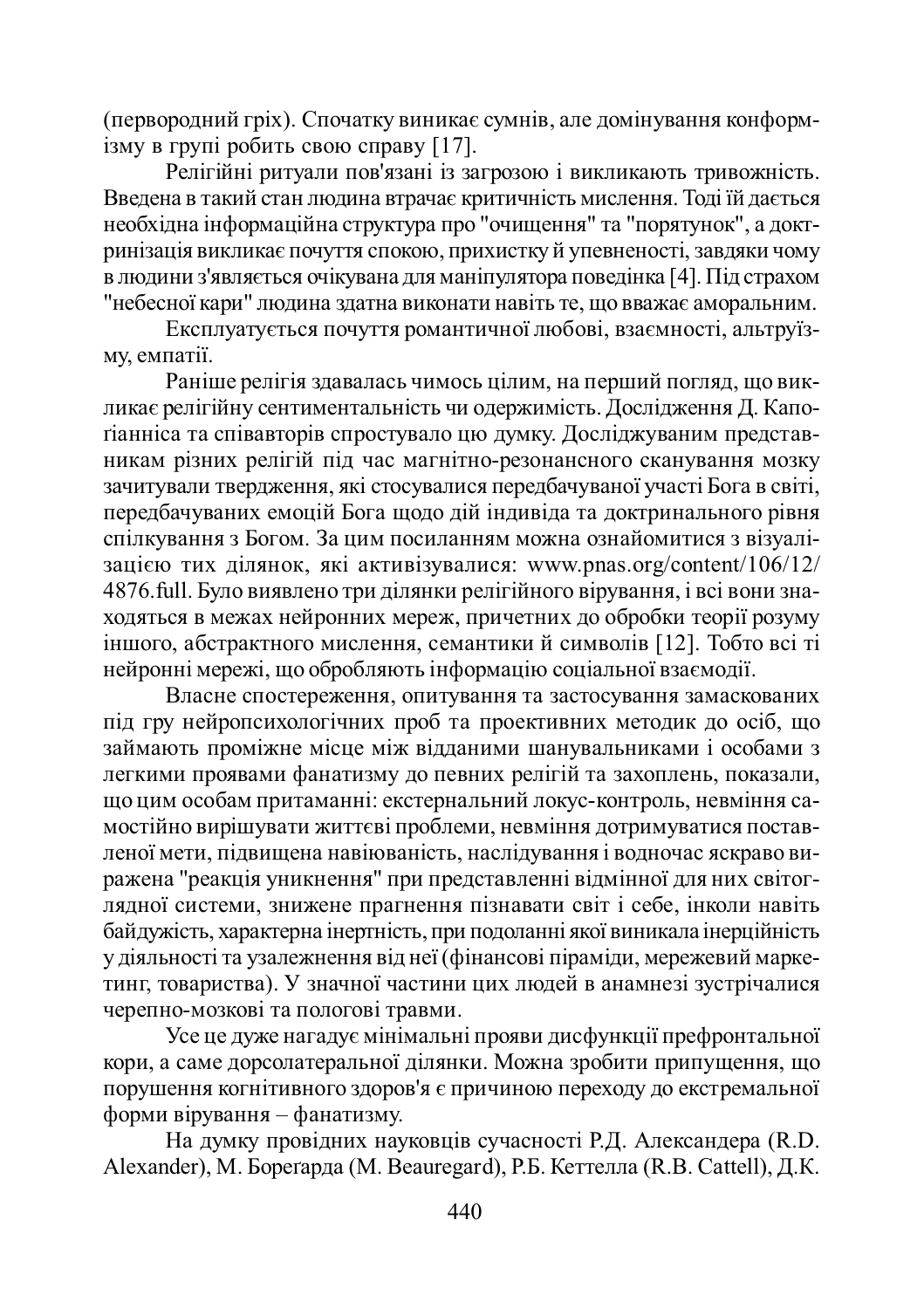Деннетта (D.C. Dennett), М. Ґрутера (M. Gruter), Д. О'Лірі (D. O'Leary), М.А. Персінґера (М.А. Persinger), Л. Тайґера (L. Tiger) та інших, причиною девіантного впливу релігії на суспільство є спотворена мораль релігійного світогляду. Це сталося через динамічний поступ людства, коли міфологічний та релігійний світогляди на фоні наукового почали виглядати як адепти релігійних забобонів, спотвореної картини світу, недоосвітченості, примітивності, нетерпимості до інших, віри заради віри [1; 4-6; 9; 11; 17; 19].

Проте в сучасних реаліях людство користується правовими нормами, мораллю та світоглядними цінностями, які є еклектикою всіх історичних типів світоглялу. Вікова нейропсихологія наочно лемонструє, що люлина вже в однорічному віці проявляє вроджені моральні якості. Набір моральних категорій розглялається як усклалнена версія соціальних інстинктів. •<br>за які вілповілають вілібрані еволюційним процесом альтруїстичні гени. Cпівчуття, взаємна симпатія, совість і златність формувати теорію розуму іншого є фундаментом моральності [5; 14; 16]. Доброта, милосердя, великодушність, волонтерство – це частина людської природи.

Тому як ніколи актуальними є ідеї та пропозиції впровадити нові системи моральних і етичних правил для сучасного суспільства, які б враховували переваги й недоліки нашої біологічної сутності. Як переконані провідні науковці, це б дозволило розв'язати багато проблем сучасності, зокрема й щодо девіантної поведінки.

Висновки та перспективи дослідження. Аналіз показав, що релігія/ ідеологія зачіпає різні аспекти нашої свідомості й проникає в усі сфери буття.

Найбільш вірогідною причиною переходу від поклоніння до фанатизму є порушення когнітивного здоров'я.

Очевидним нейропсихологічним ресурсом захисту від релігійного/ ідеологічного насилля є розвиток когнітивних здібностей, культури мислення, вміння долати страх вирізнятися із натовпу та ознайомлення з принципами критичного раціоналізму, а також надання дітям інформації про різні світоглядні концепції та свободи вибору.

Метою клініко-психологічної корекції при фанатизмі має бути мотивоване мислення і прискіплива система підтвердження, які, по суті, є проявом страху новизни.

Перспективи подальшого дослідження вбачаються в створенні нових правил і норм у суспільстві, які б грунтувалися на вродженій моралі та враховували нейропсихологічні особливості людини.

### Список використаних джерел

1. Alexander, R.D. The Biology of Moral Systems. – New York : Oxford University Press, 1987. – 301 p.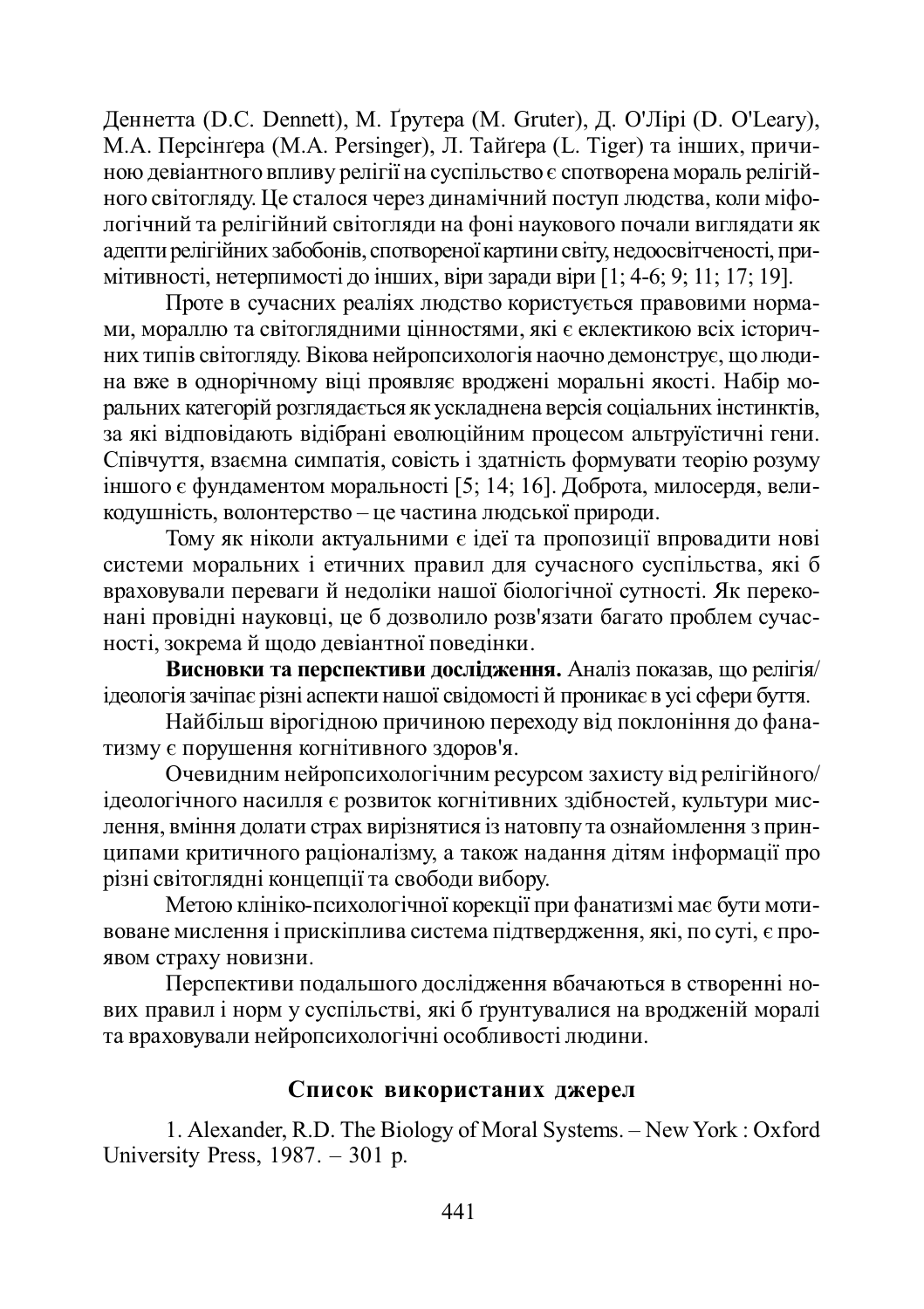2. Alper, M. The "God" Part of the Brain: A Scientific Interpretation of Human Spirituality and God. – San Francisco : HarperOne, 2006. – 273 p.

3. Andrewes, D.G. Neuropsychology. From theory to practice. – Philadelphia : Psychology Press, 2015. – 716 p.

4. Beauregard, M., O'Leary, D. The Spiritual Brain. A Neuroscientist's Case for the Existence of the Soul. – San Francisco : HarperOne, 2007. – 368 p.

5. Bourke, A.F.G. Principles of social evolution. – New York : Oxford University Press, 2009. – 280 p.

6. Cattell, R.B. Beyondism: Religion from Science. – New York : Praeger,  $1987. - 320$  p.

7. Cialdini, R.B. Influence: The Psychology of Persuasion, Revised Edition Revised Edition. – New York : HarperBusiness, 2006. – 320 p.

8. Clinical neuropsychology. Behavioral and brain science. // John L. Bradshaw & Jason B. Mattingley. – San Diego : Academic Press, 1995. – 458 p.

9. Dennett, D.C. Darwin's Dangerous Idea: Evolution and the Meanings of Life. – New York : Simon & Schuster,  $1995. - 586$  p.

10. Goldberg, E. The Executive Brain: Frontal Lobes and the Civilized Mind Paperback. – New York : Oxford University Press, 2002. – 251 p.

11. Gruter, M. Law and the Mind: Biological Origins of Human Behavior. – London : Sage Publications Inc., 1991. – 184 p.

12. Kapogiannis, D., Barbey, A.K., Su, M., Zamboni, G., Krueger, F., Grafman, J. Cognitive and neural foundations of religious belief // PNAS. – March 24, 2009. – Vol. 106. –  $\mathbb{N}^2$  12. – P. 4876-4881.

13. Luria, A.R. The Working Brain: An Introduction To Neuropsychology. New York : Basic Books, 1976. – 352 p.

14. Martin, G.N. Human neuropsychology. – [2nd ed.]. – Harlow : Pearson Education, 2006. – 555 p.

15. Mendelevich, V.D. Drug addiction and comorbid conduct disorder (psychological and psychiatric aspects).  $- M$ . : MEDpress-Inform, 2003.  $- 328$  p.

16. Palmer, J.A., Palmer, L.K. Evolutionary Psychology : The Ultimate Origins of Human Behavior. – New York : Pearson, 2001. – 304 p.

17. Persinger, M.A. Neuropsychological bases of God beliefs. – New York : Praeger, 1987. – 164 p.

18. Tallis, F. Cognition and cognitive neuropsychology. – Chichester : Wiley, 1995. – 250 p.

19. Tiger, L. Optimism: the biology of hope. – New York : Simon and Schuster, 1979. – 318 p.

# **Spisok vykorystanykh dzherel**

1. Alexander, R.D. The Biology of Moral Systems. – New York : Oxford University Press, 1987. – 301 p.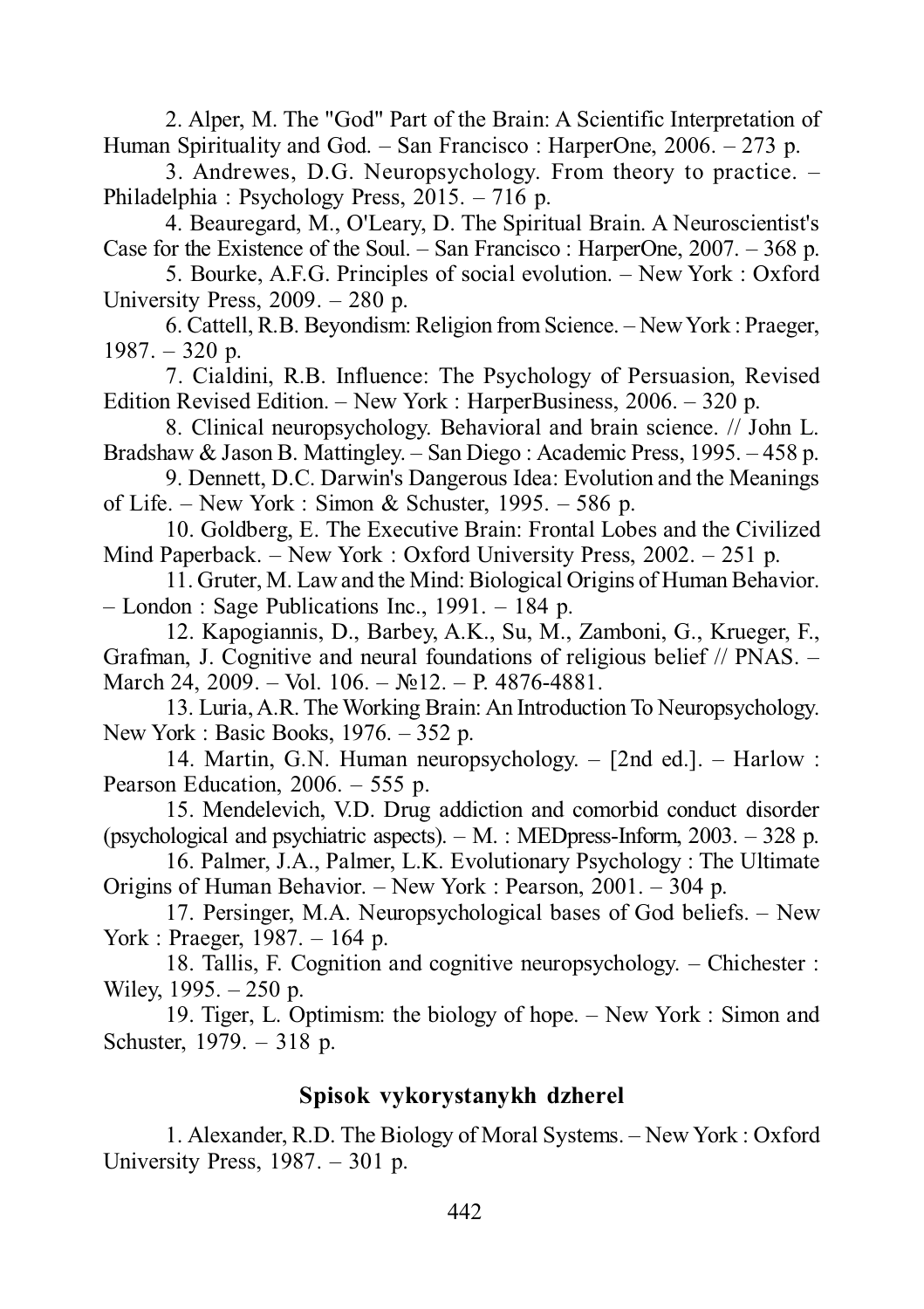2. Alper, M. The "God" Part of the Brain: A Scientific Interpretation of Human Spirituality and God. – San Francisco : HarperOne, 2006. – 273 p.

3. Andrewes, D.G. Neuropsychology. From theory to practice. – Philadelphia : Psychology Press, 2015. – 716 p.

4. Beauregard, M., O'Leary, D. The Spiritual Brain. A Neuroscientist's Case for the Existence of the Soul. – San Francisco : HarperOne, 2007. – 368 p.

5. Bourke, A.F.G. Principles of social evolution. – New York : Oxford University Press, 2009. – 280 p.

6. Cattell, R.B. Beyondism: Religion from Science. – New York : Praeger,  $1987. - 320$  p.

7. Cialdini, R.B. Influence: The Psychology of Persuasion, Revised Edition Revised Edition. – New York : HarperBusiness, 2006. – 320 p.

8. Clinical neuropsychology. Behavioral and brain science. // John L. Bradshaw & Jason B. Mattingley. – San Diego : Academic Press, 1995. – 458 p.

9. Dennett, D.C. Darwin's Dangerous Idea: Evolution and the Meanings of Life. – New York : Simon & Schuster, 1995. – 586 p.

10. Goldberg, E. The Executive Brain: Frontal Lobes and the Civilized Mind Paperback. – New York : Oxford University Press, 2002. – 251 p.

11. Gruter, M. Law and the Mind: Biological Origins of Human Behavior. – London : Sage Publications Inc., 1991. – 184 p.

12. Kapogiannis, D., Barbey, A.K., Su, M., Zamboni, G., Krueger, F., Grafman, J. Cognitive and neural foundations of religious belief // PNAS. – March 24, 2009. – Vol. 106. –  $\mathbb{N}$ 12. – P. 4876-4881.

13. Luria, A.R. The Working Brain: An Introduction To Neuropsychology. New York : Basic Books,  $1976. - 352$  p.

14. Martin, G.N. Human neuropsychology. – [2nd ed.]. – Harlow : Pearson Education, 2006. – 555 p.

15. Mendelevich, V.D. Drug addiction and comorbid conduct disorder (psychological and psychiatric aspects). – M. : MEDpress-Inform, 2003. – 328 p.

16. Palmer, J.A., Palmer, L.K. Evolutionary Psychology : The Ultimate Origins of Human Behavior. – New York : Pearson, 2001. – 304 p.

17. Persinger, M.A. Neuropsychological bases of God beliefs. – New York : Praeger, 1987. – 164 p.

18. Tallis, F. Cognition and cognitive neuropsychology. – Chichester : Wiley, 1995. – 250 p.

19. Tiger, L. Optimism: the biology of hope. – New York : Simon and Schuster, 1979. – 318 p.

*B.M. Tkach. Neuropsychology of religious and ideological fanaticism. Religious and ideological fanaticism is considered in this article as a neuropsychological phenomenon. Features of brain activity of religious or*